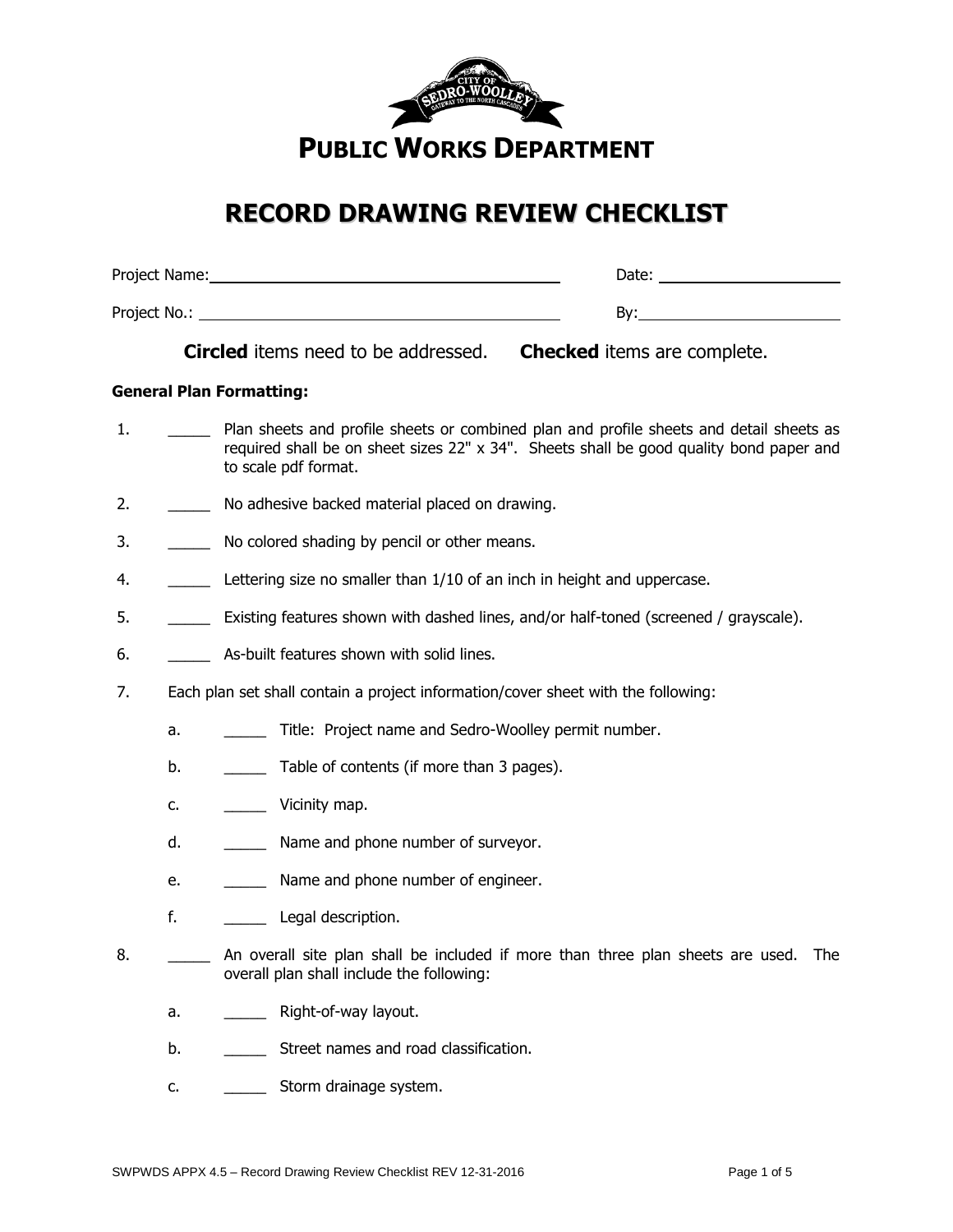- d. \_\_\_\_\_ All of the above shall be indexed to the detail plan sheet.
- 9. **\_\_\_\_\_\_** Each sheet of the record drawing plan set stamped, signed and dated by the professional civil engineer or land surveyor licensed in the State of Washington in-charge of the record drawing.
- 10. Title block provided on each sheet. The title block shall list at a minimum the development title, the name, address and phone number of the firm or individual preparing the plan, page (of pages) numbering and sheet title (e.g. road and drainage, grading).
- 11. **Location and label of each section or detail provided.**
- 12. \_\_\_\_\_\_\_ Indicate units of measurement for all slope call outs as either % or ft./ft. Do not mix units of measurement on a plan set.
- 13. \_\_\_\_\_\_\_\_ All match lines with matched sheet number (stationing) provided.
- 14. \_\_\_\_\_ All division or phase lines indicated with the limits of construction that are as-built.
- 15. \_\_\_\_\_ Wetlands labeled with the number from the wetland inventory or labeled as "uninventoried" if such.
- 16. \_\_\_\_\_\_ City's standard approval block located in lower right corner of all drawings. Permit number shown on top of approval block.
- 17. \_\_\_\_\_\_\_\_\_\_ Copy of this checklist, filled out.

# **Plan View: Site Plan and Roadway Elements**

- 1. \_\_\_\_\_\_\_\_ Property lines, right-of-way lines and widths of as-built road and intersecting roads shown.
- 2. \_\_\_\_\_\_\_ Existing and as-built roadway features such as centerline, edge of pavement and shoulder, ditchline, curbs and/or sidewalks shown.
- 3. \_\_\_\_\_ As-built contours shown at two-foot intervals for slopes < 20% and five-foot intervals for slopes 20% or greater. Contours shall extend one-hundred feet (100') beyond property lines or catch points; whichever is greater.
- 4. \_\_\_\_\_\_ The location of all utilities shown. All utility poles and related guy wire/anchors clearly identified.
- 5. **\_\_\_\_\_** All roads and adjoining subdivisions identified.
- 6. \_\_\_\_\_\_\_\_ Right-of-way shown with sufficient dimensioning to clearly show exact locations on all roadway sections.
- 7.  $\blacksquare$  For subdivision projects, drawing scales shall be  $1"=20'$ ; however  $1"=50'$  shall be optional for development of lots one acre or larger. Contact Public Works for prior approval. For commercial or multi-family projects, scale shall be 1"=20'. Details may be drawn at a larger common engineering scale.
- 8. \_\_\_\_\_\_\_ North oriented to the top or right side of the sheet.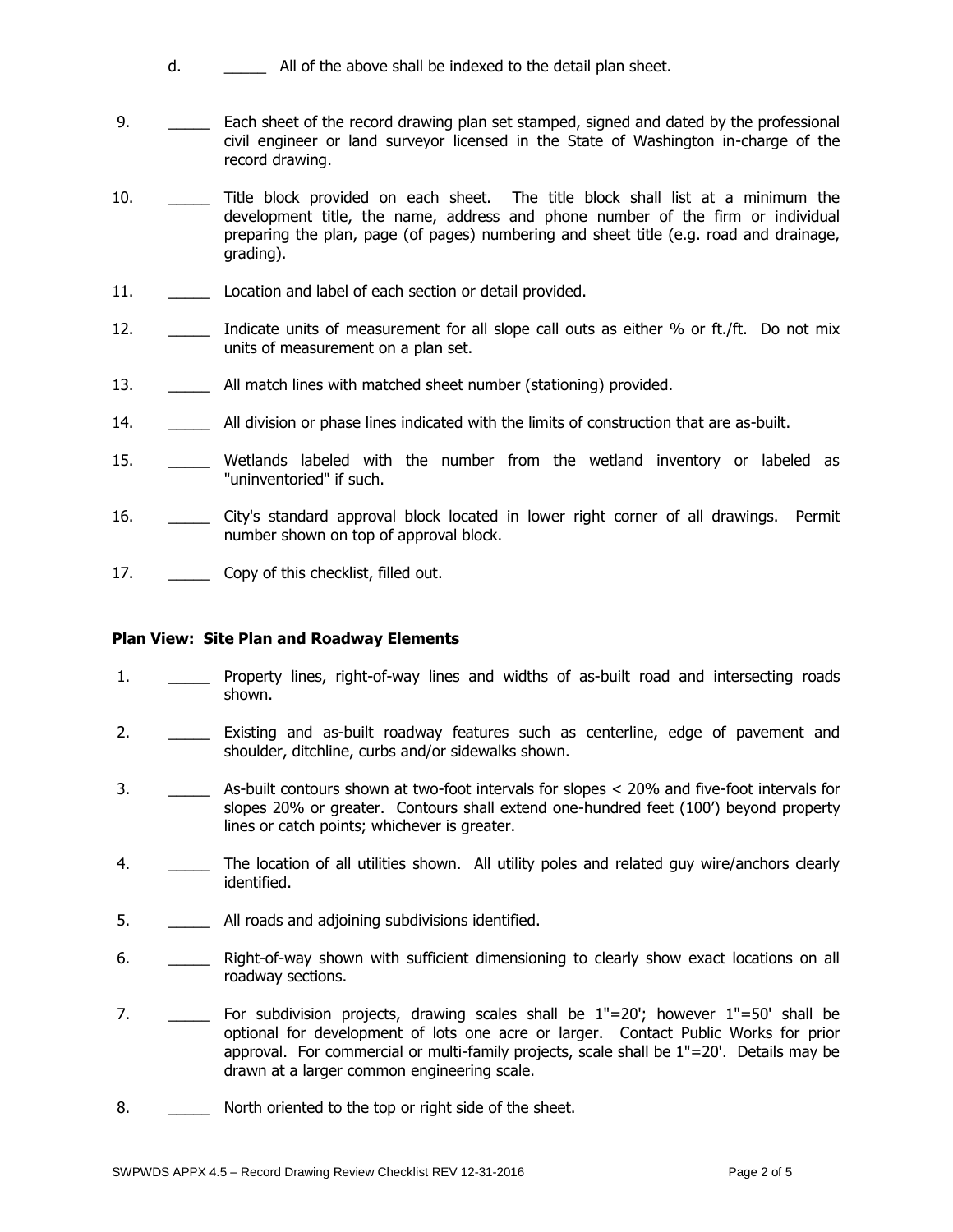9. Stationing shown in plan view reads from left to right or bottom to top. The same station not used more than once on a project.

## **Plan View: Drainage Conveyance**

- 1. All storm drainage structures sequentially numbered starting from the furthest downstream structure. If tying into an existing CB, label that structure with the existing CB Number, i.e. EXCB #H-6.
- 2. \_\_\_\_\_ Slope, length, inverts, diameter and material for all pipes, culverts and stubouts shown.
- 3. \_\_\_\_\_ Catch basin size and type labeled. Catch basin as-built locations and inverts labeled.
- 4. \_\_\_\_\_\_\_\_ Downspout and footing drain stubout and cleanout locations shown. Invert and rim elevation of all cleanouts shown.
- 5. \_\_\_\_\_\_ Project benchmark location and elevation called out on each sheet where elevations are called out. Provide a note that says, "VERTICAL DATUM: NAVD 1988".
- 7. \_\_\_\_\_ Stubout locations and invert elevations for future pipe connections shown.
- 8. \_\_\_\_\_\_ All drainage easements, tracts, access easements, buffers and building setback lines clearly shown on the plans. Show dimensions, type of restriction and use and recording number.

#### **Plan View: Other**

- 1. \_\_\_\_\_ Location and dimensions of all buildings, with projections and overhangs, property lines, building setback lines (BSBL), streets, alleys, and easements shown.
- 2. **\_\_\_\_\_** Location of all drainage facility fencing, together with a typical section view shown.
- 3. \_\_\_\_\_ Details of all retaining walls and rockeries including sections through critical portions of the rockeries or retaining walls provided. Routing of drain lines behind walls shown.

## **Profiles: Roadway and Drainage**

- 1. \_\_\_\_\_ Centerline ground profile at 50-foot stations and at significant ground breaks and topographic features, with average accuracy to within 0.1 foot on unpaved surface and 0.02 feet on paved surfaces provided.
- 2. \_\_\_\_\_ For roadways, provide final road and storm drain profile with the stationing the same as the horizontal plan, reading from left to right, to show stationing of points of curve, tangent and intersection of vertical curves, with elevations shown to the hundredth of a foot.
- 3. \_\_\_\_\_\_\_\_ On a grid of labeled lines, provide a continuous plot of vertical positioning against horizontal. The grid aligned with and relate to the centerline of the right-of-way where applicable.
- 4. Show finish road grade and vertical curve data; road data to be measured at centerline.
- 5. \_\_\_\_\_ Show all roadway drainage, including detention tanks, that are within the right-of-way or easement.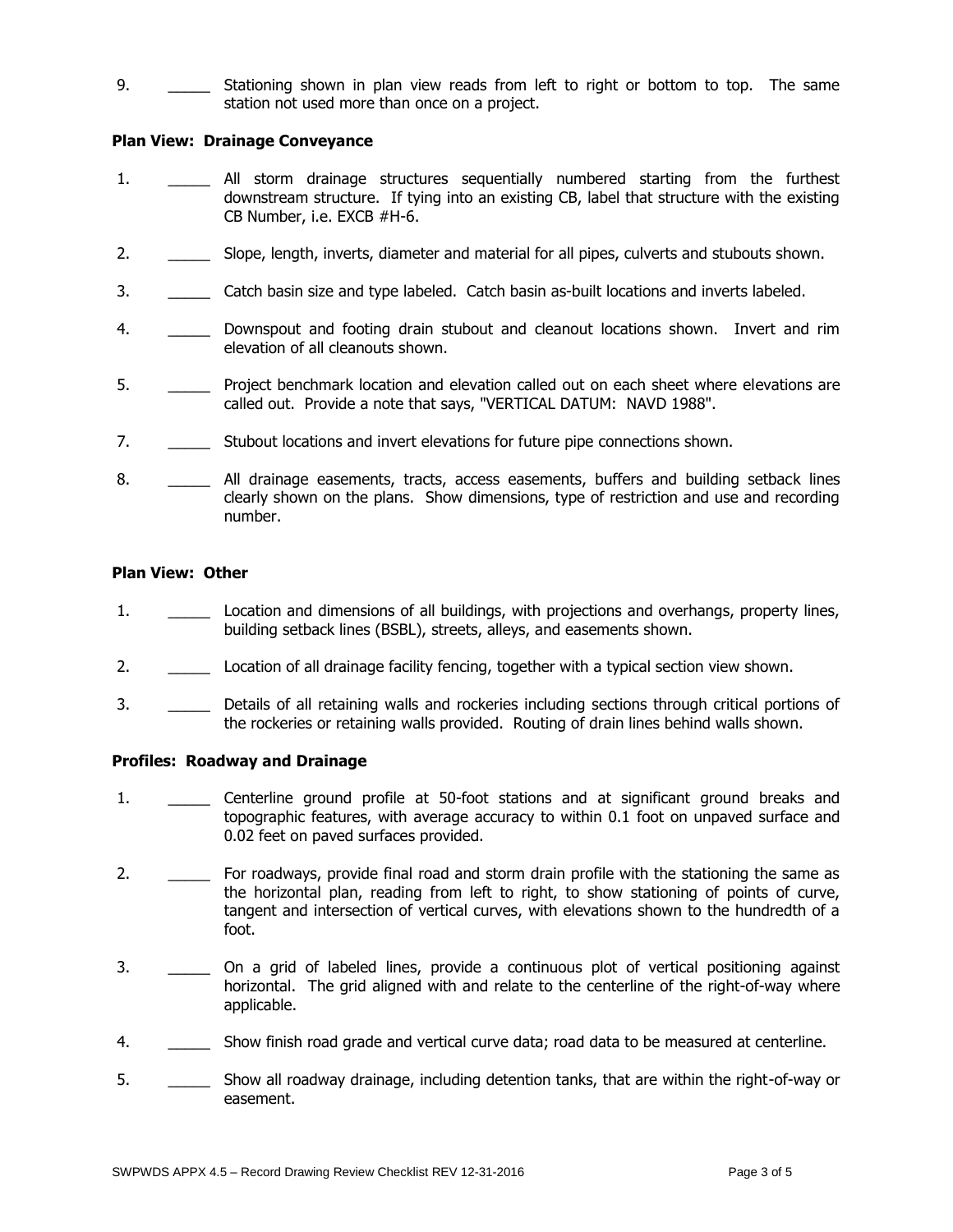- 6. \_\_\_\_\_\_\_\_ Slope, length, size and type (or in plan notes or on a detail sheet) for all pipes and detention tanks in Public ROW shown on the profile.
- 7. \_\_\_\_\_\_\_\_ Indicate the inverts of all pipes and culverts and the elevations of catch basin grates or lids. If the plan and profile elements are on separate sheets, then the elevations of catch basin grates or manhole lids and pipe inverts shall appear on both the plan view and profile view.
- 8. **Indicate roadway stationing and offset for all catch basins.**
- 9. \_\_\_\_\_\_\_ Profile on the same sheet with, and aligned underneath, the plan view.
- 10. **Indicate vertical and horizontal scale.**
- 11. \_\_\_\_\_\_\_ Profiles with respective street names and plan sheet reference numbers if drawn on separate sheets labeled.
- 12. **Example Property boundaries shown.**
- 13. **Match line locations shown.**
- 14. \_\_\_\_\_ Profiles for all 12-inch and larger pipes and for channels (that are not road side ditches) provided.
- 15. \_\_\_\_\_ Location of all gas, water and sanitary sewers shown.
- 16. **\_\_\_\_\_** Energy dissipater locations shown.
- 17. \_\_\_\_\_\_ Vertical scale shall be such that there is sufficient space in the profile view for showing utilities and labels. Clarifying details may be done at a larger engineering scale.
- 18. \_\_\_\_\_\_ Extend as-built profile a minimum of 200 feet into existing paving.
- 19. \_\_\_\_\_ Place the road vertical alignment data above the profile and storm drainage data below the proposed profile centerline.

#### **Details: Stormwater Facilities**

- 1. \_\_\_\_\_ Provide a scaled drawing of each permanent stormwater facility, including tract boundaries.
- 2. \_\_\_\_\_\_\_\_ Show as-built contours at two-foot intervals. Show and label maximum design water elevation.
- 3. **\_\_\_\_\_** Dimension all berm widths.
- 4. \_\_\_\_\_\_\_\_ Show and label at least two sections through pond. One section must include the restrictor.
- 5. \_\_\_\_\_\_\_\_\_ Show location of access road to control manhole and pond bottom.
- 6. \_\_\_\_\_\_\_\_ Specify rock protection/energy dissipation requirements and details.
- 7. \_\_\_\_\_ Provide inverts of all pipes, grates, inlets, tanks, vaults and spot elevations of pond